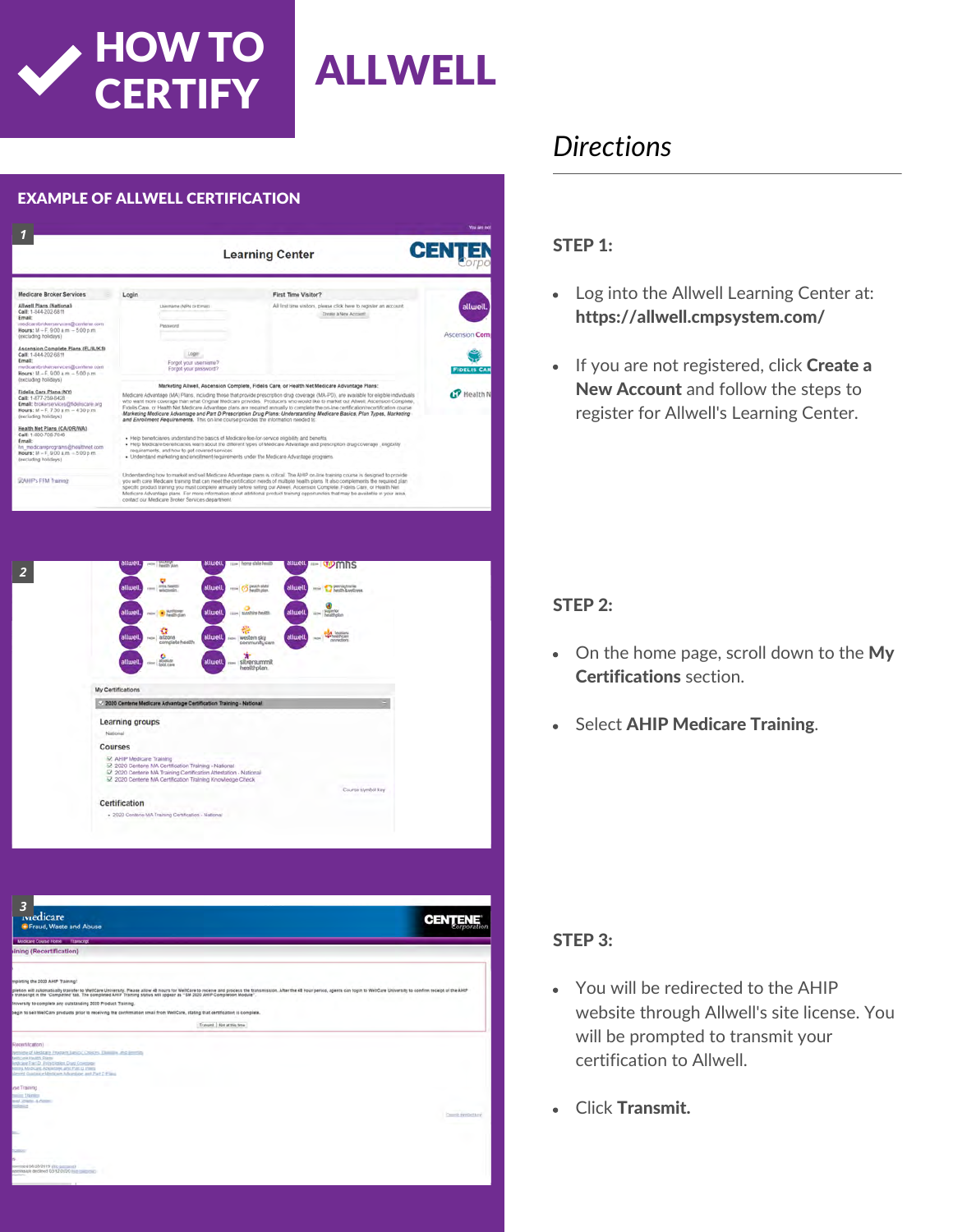



**CERTIFY** 



### *Directions*

#### STEP 4:

- Return to the Allwell portal and scroll down to the My Certifications section.
- Select 2020 Centene MA Certification  $\bullet$ Training - National.
- Click Start new attempt to begin the course.

#### STEP 5:

- $\bullet$  In the training course, use the **Next** and Prev buttons to go forward or backward. You can also navigate from the menu on the left-hand side.
- Certain slides will require you to watch a video or interact with the slide before proceeding. Listen to the instructions for prompting.

#### STEP 6:

Throughout the course, there are  $\bullet$ occasional Knowledge Checks, where you will be asked to answer some questions on the preceding information.